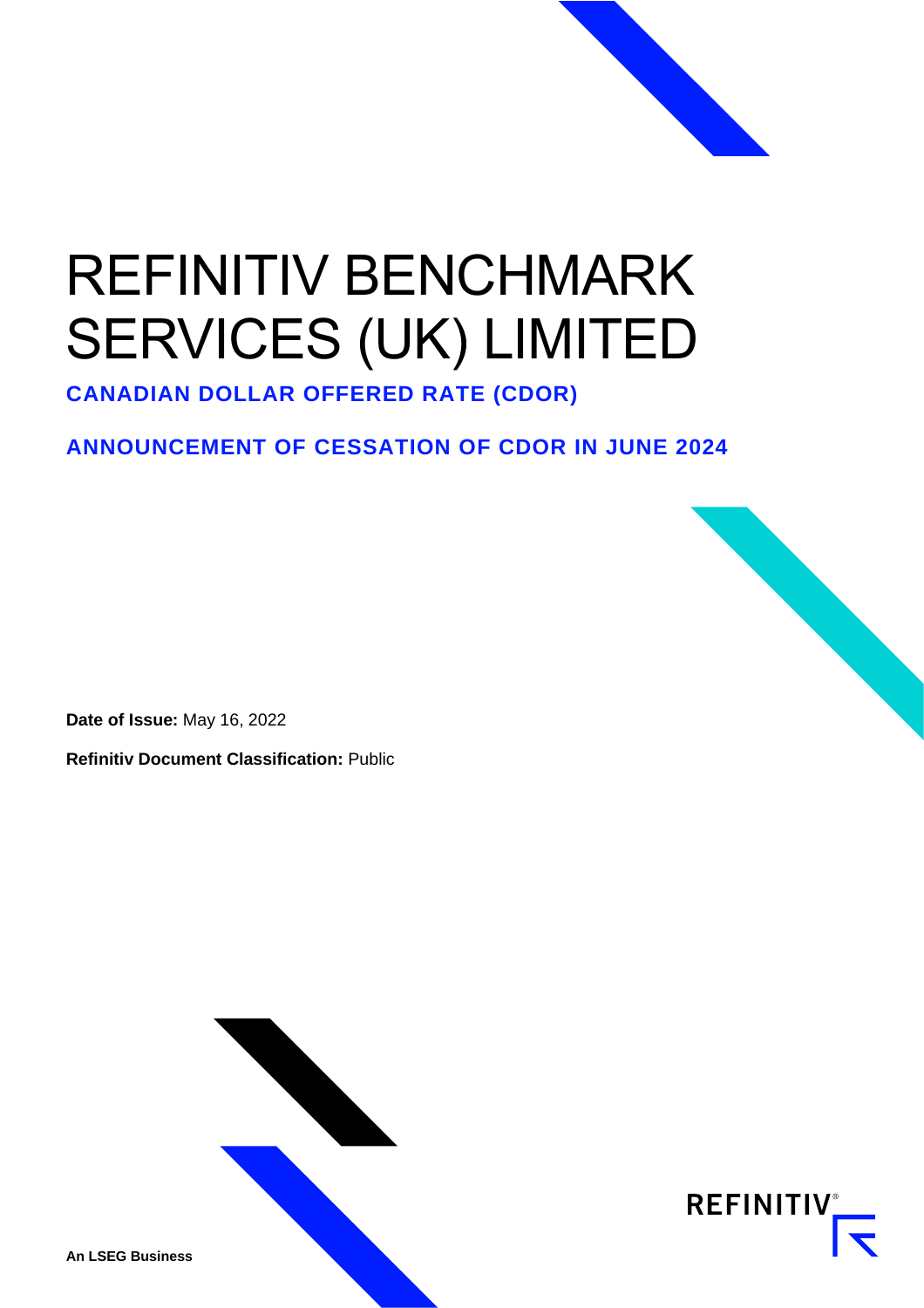## ANNOUNCEMENT OF CESSATION OF CDOR IN JUNE 2024

The Canadian Dollar Offered Rate benchmark ("CDOR") is a daily benchmark reference rate for Bankers' Acceptance ("BA") borrowings. The Canadian BA market exists primarily within Canada and, at about 20% of the overall money market, constitutes the largest sector of the Canadian dollar money market after Government of Canada treasury bills. CDOR is currently the primary interest rate benchmark in Canada and is widely used in other Canadian dollar financial instruments including interest rate swaps, exchange-traded futures, loans and floating rate notes.

Refinitiv Benchmark Services (UK) Limited ("RBSL") is the administrator of CDOR. CDOR is an interest rate benchmark subject to the UK Benchmark Regulation<sup>1</sup> ("BMR"). As administrator, RBSL is responsible for collecting input data, determining and publishing CDOR, and for all aspects of governance, oversight, compliance and integrity of CDOR. RBSL is required to comply with Multilateral Instrument 25-102 *Designated Benchmarks and Benchmark*  Administrators ("MI 25-102")<sup>2</sup>, a rule adopted and administered by certain members of the Canadian Securities Administrators ("CSA"). In Canada, the Ontario Securities Commission and the Autorité des marchés financiers previously designated CDOR as a designated benchmark and RBSL as its designated benchmark administrator under applicable legislation. RBSL has adopted policies and procedures to comply with these regulations. CDOR is not considered a critical benchmark for the purposes of the BMR but is designated as a critical benchmark and interest rate benchmark as defined by MI 25-102.

On December 16, 2021, the Canadian Alternative Reference Rate working group ("CARR") [issued a white paper](https://www.bankofcanada.ca/2021/12/carr-publishes-white-paper-recommended-future-cdor) recommending that "RBSL should cease the calculation and publication of CDOR after June 30, 2024". Following the CARR recommendation, RBSL issued a [public consultation](https://www.refinitiv.com/content/dam/marketing/en_us/documents/methodology/future-of-cdor-consultation.pdf) on January 31, 2022 seeking feedback from users of and stakeholders in CDOR regarding the impact of any potential cessation of CDOR. The consultation ran until March 2, 2022.

RBSL and the independent CDOR Oversight Committee have reviewed the feedback and have engaged with the CARR co-chairs to discuss the key issues raised by the consultation. Following the resolution of the RBSL Board and the subsequent authorization granted by the [Ontario Securities Commission](https://www.osc.ca/en/securities-law/orders-rulings-decisions/canadian-dollar-offered-rate-and-refinitiv-benchmark-services-uk-limited-1) and the [Autorité des marchés](https://lautorite.qc.ca/en/professionals/market-structures/designated-benchmarks-and-benchmarks-administrators)  [financiers,](https://lautorite.qc.ca/en/professionals/market-structures/designated-benchmarks-and-benchmarks-administrators) RBSL hereby announces that **the calculation and publication of all tenors of CDOR will permanently cease immediately following a final publication on Friday June 28, 2024**. Further information can be found in th[e CDOR Consultation Outcome Statement.](https://www.refinitiv.com/content/dam/marketing/en_us/documents/methodology/cdor-outcome-statement.pdf)

**This announcement constitutes an "Index Cessation Event" under the ISDA 2020 IBOR Fallbacks Supplement and the [ISDA](https://www.isda.org/2022/05/16/isda-statement-on-rbsl-cdor-announcement/) 2020 IBOR Fallbacks Protocol.<sup>3</sup> For further information, please refer to the ISDA** [statement](https://www.isda.org/2022/05/16/isda-statement-on-rbsl-cdor-announcement/) relating to this CDOR cessation announcement. Additionally, in connection with this CDOR cessation announcement, CARR has issued a statement (in **English** and in **French**).

Further information regarding CDOR is available on the [Refinitiv website.](https://www.refinitiv.com/en/financial-data/financial-benchmarks/interest-rate-benchmarks/canadian-interest-rates) Any comments or queries regarding this CDOR cessation announcement should be sent t[o index\\_queries@refinitiv.com](mailto:index_queries@refinitiv.com) and include "CDOR Cessation" in the email subject line.

<sup>1</sup> The Benchmarks (Amendment and Transitional Provision) (EU Exit) Regulations 2019.

<sup>2</sup> RBSL is also subject to Ontario Securities Commission Rule 25-501 (Commodity Futures Act) *Designated Benchmarks and Benchmark Administrators*, which is required because MI 25-102 would not apply to Ontario commodity futures law.

 $3$  The announcement also constitutes an "Index Cessation Event" under CARR's recommended fallback language for floating rate notes.